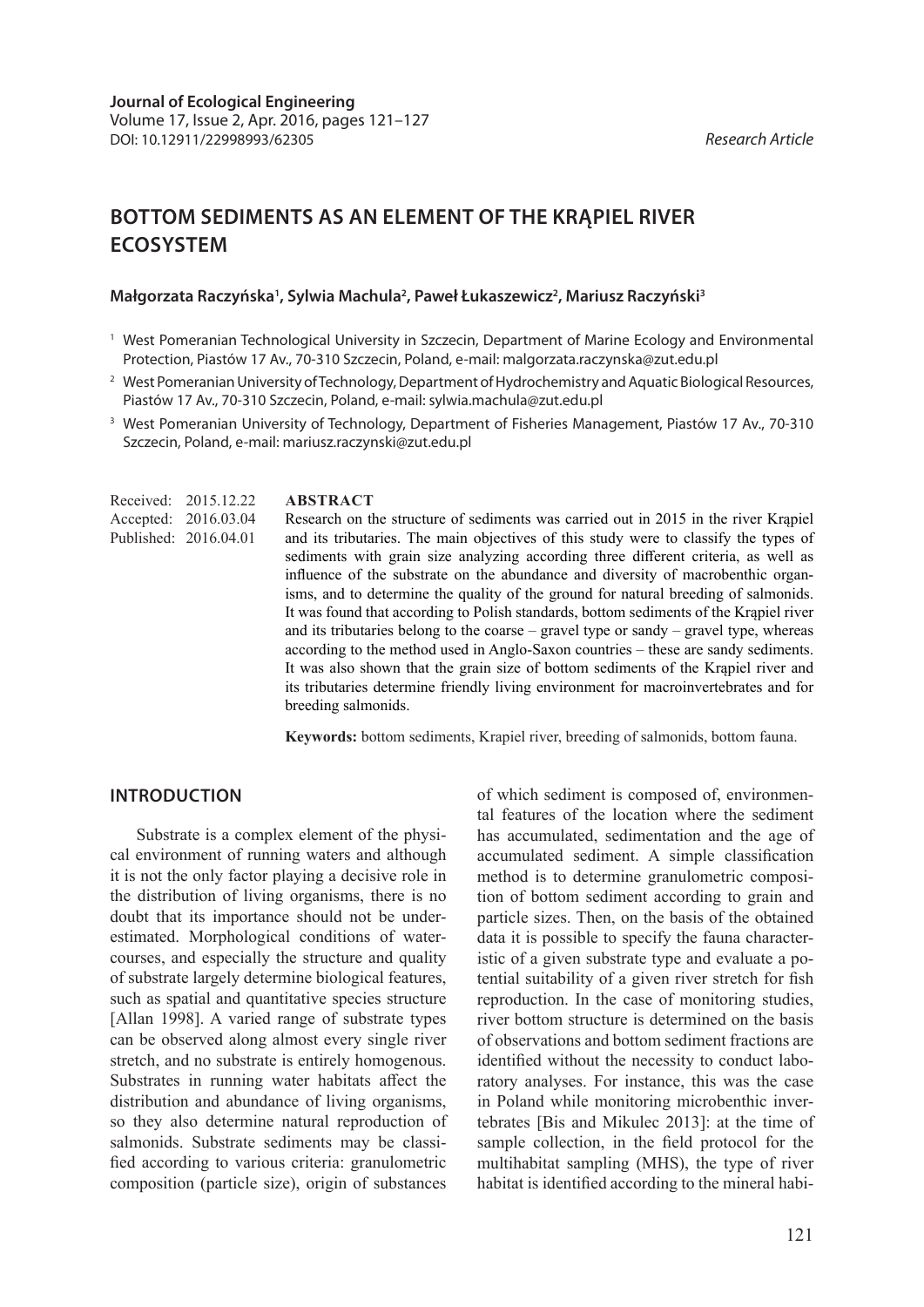tat classification, similar to the classification used while studying soil types. However, this method of classification has certain drawbacks. Roughly determined percentages of individual fractions are encumbered with a considerable error, especially in the case of deep rivers or watercourses whose waters are opaque or muddy. In the case of a muddy river, its bottom is composed mainly of sand and gravel [Allan 1998], which may render determining habitat types difficult. Those difficulties may be avoided by determining sediment particles sizes by sieving and then comparing the results against a sediment particle size scale specified by official standards. In Poland, in the years 1986–2006, soil (sediment) classification according to PN-B-02480:1986 standard was in force. Presently, international standards developed by CEN (Comité Européen de Normalisation) are binding. The CEN standards were translated into Polish in 2006 and they came into force in June that year (PN-EN ISO 14688-1:2006 and PN-EN ISO 14688-2:2006 standards). Meanwhile, in many Anglo-Saxon countries sediment grain sizes are determined according to Wentworth grain size classification [Allan 1998 after Cummins 1962, Minshall 1984, Blott and Kenneth 2001]. For the purposes of the present study, both of the above sediment classification methods have been applied and compared.

# **MATERIAL AND METHODS**

### **Study area**

The Krąpiel river, running across the Western Pomeranian voivodeship, Stargard poviat, is the largest right tributary of the Ina river and is 60 km long. It has its source in Starzyc lake near Chociwel at the altitude of 68 m.a.s.l., and joins the Ina river near Stargard at 21 m.a.s.l. Its drainage basin is 640.2 km<sup>2</sup>. It collects water from mostly agricultural land. Along its whole length, the Krąpiel river meanders picturesquely. The mouth of the river, due to its environmental and landscape value, belongs to Natura 2000 network, listed as a Special Habitat Protection Area "Dolina Krąpieli" (PLH320005). Almost along the whole length of the river, the Krąpiel valley is covered with deciduous forests. A steep slope of the river affects the shape of the river bed as well as the landscape of the whole valley and determines the presence of animal and plant species, typical for foothill areas, which is especially noticeable along the stretch between Pęzino and Strachocin. The Krąpiel valley includes localities of some freshwater flora species that are on the verge of extinction, not only in Pomerania but everywhere in Poland, i.a. *Corydalis cava* and *Corydalis intermedia*, as well as *Corydalis pumila*, included in the Polish Red Data Book of Plants. *Hildebrandia rivularis*, a red alga species responsible for the presence of characteristic bright red patches on stones was encountered in the river itself, as well as other rare species of encrusting red algae. Tributaries of the Krąpiel include i.a. the Pęzinka river and the Krępa river. The Krępa is a 27 km long, right tributary with a source in the Okonie lake and a drainage basin of 157 km<sup>2</sup>. The Pęzinka is a 28 km long, left tributary with a drainage basin of 91 km2 [Złoczowska et al. 2008, Raczyńska and Machula 2006 after Chełkowski and Filipiak 1988, Keszka et al. 2013].

Material for studying bottom sediments of the Krąpiel river and its tributaries was collected from 6 sites located within its middle and lower reaches (Figure 1):



**Figure 1.** Location of sampling sites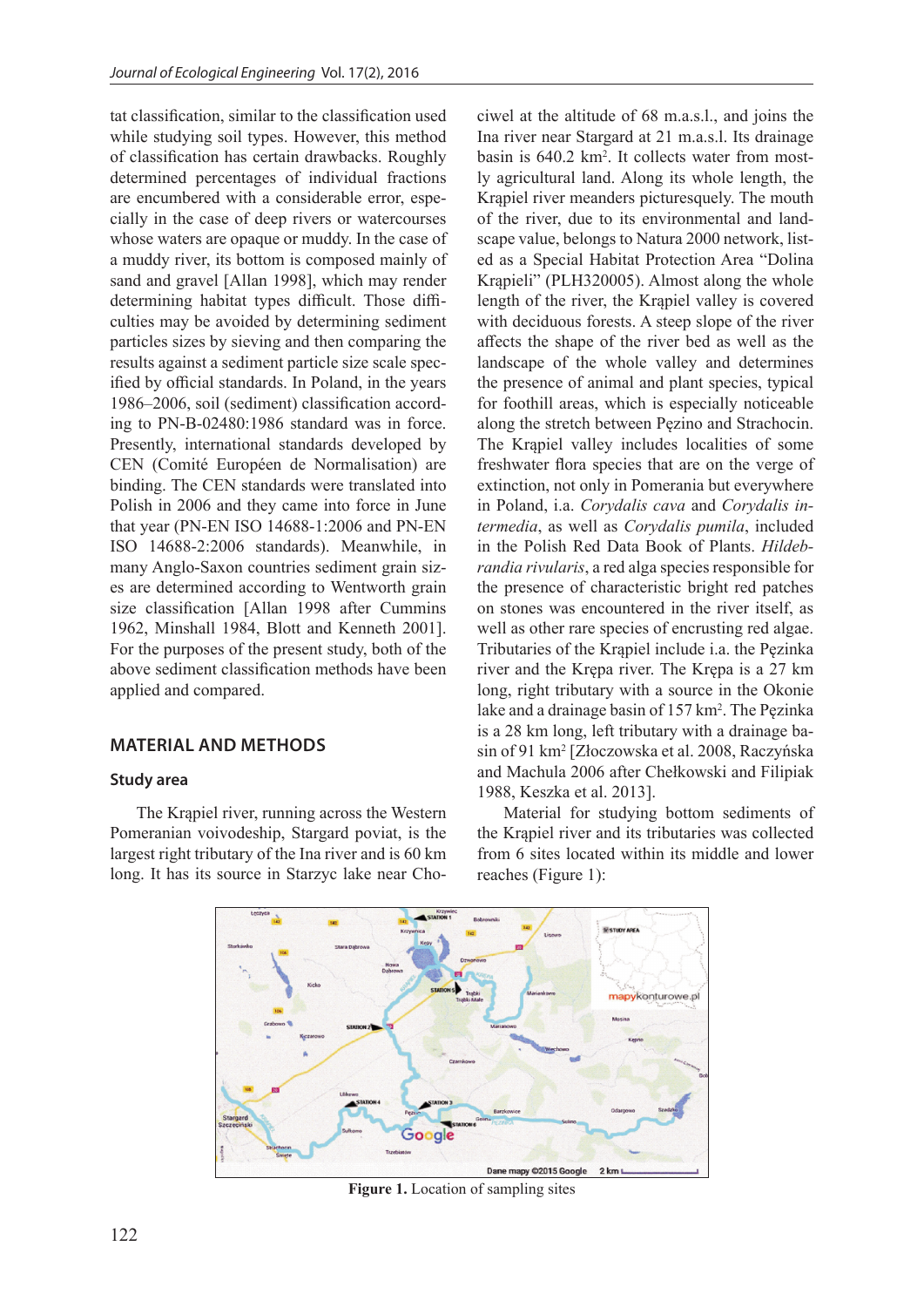- Site 1 the Krapiel river Rokicie-Krzywnica by the regional road no. 142
- Site 2 the Krąpiel river Dalewo-Gogolewo
- Site  $3$  the Krąpiel river Pęzino
	- Site 4 the Krąpiel river Ulikowo-Sułkowo
- Site 5 the Krępa river Modehpolmo
- Site  $6$  the Pęzinka river upstream from Pęzino

Granulometric composition of bottom sediments collected from the above sites was determined by sieving method according to curtermined by sieving method according to current standards  $[PN-B-02480:1986, PN-EN ISO \t\t taries only two bottom$ 14688:2006]. Then, percentages of individual  $\frac{10 \text{ m}}{40 \text{ mm}}$  and coarse sat bottom sediment fractions  $(Z_i)$  were calculated using the following equation: using the following equation:

$$
Z_i = \frac{m_i}{m_s} \times 100\%
$$

 $m<sub>s</sub>$  – mass of the signal where:  $m_i$  – mass of fraction retained on the sieve [g], *ms* – mass of the sieved sample [g].

displayed graphically by a cumulative curve showing the percentage of sediment mass sieved In all sites in the F Then, using granulation curve graphs, percentages encountered: gravel (p of marviolar sediment fractions were determined, to 40 mm) and sand, was required for soil type (sediment type) identification. On the basis of percentages of individual Percentages of those f Results of the bottom sediment analysis were through each sieve (so-called granulation curve). of individual sediment fractions were determined,

fractions, soil (bottom sediment) was classified according to PN-B-02480:1986 and PN-EN ISO 14688 standards, and according to Wentworth's *phi* (φ) scale.

### **RESULTS**

#### **Sediment fractions according to PN-B-02480:1986 standard**

In all sites in the Krąpiel river and its tributaries only two bottom sediment fractions were encountered: gravel (particle diameter from 2.0 to 40 mm) and coarse sand (particle diameter from 0.5 to 2.0 mm); their percentages differed from one site to another (Table 1). As the gravel fraction prevailed in all sites in the Krąpiel river and its tributaries, the bottom sediment type was classified as coarse sediment – gravel  $(\dot{Z})$  (Table 2).

### **Sediment fractions according to PN-EN ISO 14688-2 standard**

In all sites in the Krąpiel river and its tributaries only two bottom sediment fractions were encountered: gravel (particle diameter from 2.0 to 40 mm) and sand, with only its coarse fraction present (particle diameter from 0.5 to 2.0 mm). Percentages of those fractions were different in

Table 1. Bottom sediment fractions in the individual sites in the Krąpiel river and its tributaries according to PN-B-02480:1986 standard

|                   |                          |      |                                                                                                                                                                                                                     |                            | Sand 0.05 <d≤2.0< th=""><th></th><th colspan="2"></th></d≤2.0<> |                                                                                                 |                    |        |  |
|-------------------|--------------------------|------|---------------------------------------------------------------------------------------------------------------------------------------------------------------------------------------------------------------------|----------------------------|-----------------------------------------------------------------|-------------------------------------------------------------------------------------------------|--------------------|--------|--|
|                   | Fraction by PN-86/B-0248 |      | Gravel                                                                                                                                                                                                              | medium sand<br>coarse sand |                                                                 | fine sand                                                                                       | Silt               | Clay   |  |
|                   | Diameter [mm]            | d>40 | 2.0 <d≤40< td=""><td><math>0.5 &lt; d \leq 2.0</math></td><td><math>0.25 &lt; d \leq 0.5</math></td><td>0.05<d≤0.25< td=""><td><math>0.002&lt;</math>d≤<math>0.05</math></td><td>≤0.002</td></d≤0.25<></td></d≤40<> | $0.5 < d \leq 2.0$         | $0.25 < d \leq 0.5$                                             | 0.05 <d≤0.25< td=""><td><math>0.002&lt;</math>d≤<math>0.05</math></td><td>≤0.002</td></d≤0.25<> | $0.002<$ d≤ $0.05$ | ≤0.002 |  |
|                   | site 1                   |      | 50.50                                                                                                                                                                                                               | 49.50                      |                                                                 |                                                                                                 |                    |        |  |
|                   | site 2                   |      | 79.25                                                                                                                                                                                                               | 20.75                      |                                                                 |                                                                                                 |                    |        |  |
| Percentage<br>[%] | site 3                   |      | 83.75                                                                                                                                                                                                               | 16.25                      |                                                                 |                                                                                                 |                    |        |  |
|                   | site 4                   |      | 99.00                                                                                                                                                                                                               | 1.00                       |                                                                 |                                                                                                 |                    |        |  |
|                   | site 5                   |      | 99.00                                                                                                                                                                                                               | 1.00                       |                                                                 |                                                                                                 |                    |        |  |
|                   | site 6                   |      | 93.75                                                                                                                                                                                                               | 6.25                       |                                                                 |                                                                                                 |                    |        |  |

**Table 2.** Substrate types in the Krąpiel river and its tributaries according to different classifications

|                                                 | PN-B-02480:1986          | PN-EN ISO 14688:2006           | Wentworth (1922)       |  |  |  |  |  |
|-------------------------------------------------|--------------------------|--------------------------------|------------------------|--|--|--|--|--|
| Site                                            | Substrate types          |                                |                        |  |  |  |  |  |
| 1. Krapiel – Rokicie-Krzywnica – by<br>road 142 | coarse sediment - gravel | coarse sediment - sandy gravel | gravel – medium gravel |  |  |  |  |  |
| 2. Krapiel – Dalewo-Gogolewo                    | coarse sediment - gravel | coarse sediment - sandy gravel | Isand – fine sand      |  |  |  |  |  |
| 3. Krapiel – Pęzino                             | coarse sediment - gravel | coarse sediment - gravel       | sand – medium sand     |  |  |  |  |  |
| 4. Krapiel – Ulikowo-Sułkowo                    | coarse sediment - gravel | coarse sediment - gravel       | Isand – fine sand      |  |  |  |  |  |
| 5. Krepa – Modehpolmo                           | coarse sediment - gravel | coarse sediment - gravel       | sand – fine sand       |  |  |  |  |  |
| 6. Pęzinka – powyżej Pęzina                     | coarse sediment - gravel | coarse sediment - gravel       | Isand – medium sand    |  |  |  |  |  |
|                                                 |                          |                                |                        |  |  |  |  |  |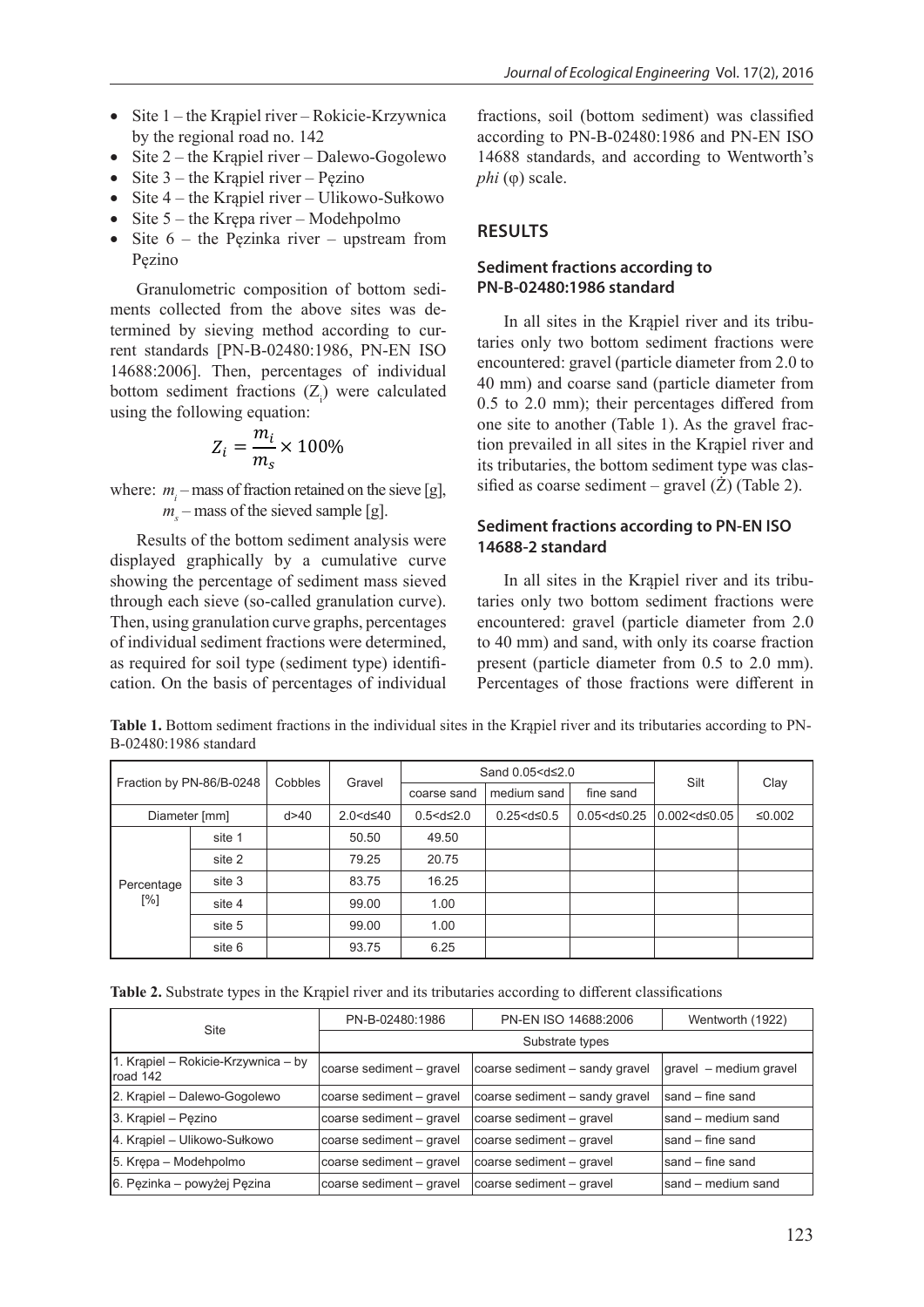different sites (Table 3). According to percentages of individual fractions in the Krąpiel river, sediments in sites 1 and 2 were classified as coarse sediments, i.e. sandy gravel (saGr), and in the remaining sites located in the Krąpiel river, as well as those in the Krępa, and in the Pęzinka, sediments were classified as coarse sediment – gravel (Gr) (Table 3).

### **Sediment fractions according to Wentworth (1922)**

In all sites in the Krąpiel river and its tributaries three bottom sediment fractions were identified: gravel (particle diameter from 2.0 to 16 mm), sand (particle diameter from 0.063 to 1.0 mm) and muddy clay (particle diameter smaller than 0.063 mm). Their percentages varied among sites. It ought to be highlighted that within the sand fraction all types of sand were encountered, i.e. very coarse, coarse, medium, fine and very fine sand (Table 4). On the basis of fractions prevailing in particular sites, the following bottom sediment types were identified: gravel – medium gravel in only one site (the Krąpiel river, site 1), and sandy sediments in the remaining sites. Fine sand was encountered in the Krąpiel river (sites 2 and 4) and in the Krępa river, while medium sand was encountered in the Krąpiel river (site 3) and in the Pęzinka river (Table 4).

# **DISCUSSION**

Substrate is a complex element of the physical environment of running waters and even though it is not the only factor determining the distribution of living organisms, there is no doubt about its crucial importance. Substrates associated with running waters are diversified, displaying both vertical and horizontal heterogeneity and a tendency to change over time and depending on flow rate. Two basic substrate types can be distinguished: organic and inorganic ones. Inorganic substrate is composed mainly of mineral particles that can be arranged according to size, from loam and clay to boulders, and is the ground for aquatic fauna. Meanwhile, organic substrate is composed

**Table 3.** Bottom sediment fractions in the individual sites in the Krąpiel river and its tributaries according to PN-EN ISO 14688:2006 standard

| Fraction by PN-EN | <b>Boulders</b> | Stones | Cobbles                                                                                                                                                                                                                                                                                                                                                                                                                            | Gravel<br>$2.0 < d \leq 63$ |                  |                  | Sand<br>$0.063 < d \leq 2.0$ |                         |                    | Silt<br>$0.002 < d \leq 0.06$ |                    |                      |                       |         |
|-------------------|-----------------|--------|------------------------------------------------------------------------------------------------------------------------------------------------------------------------------------------------------------------------------------------------------------------------------------------------------------------------------------------------------------------------------------------------------------------------------------|-----------------------------|------------------|------------------|------------------------------|-------------------------|--------------------|-------------------------------|--------------------|----------------------|-----------------------|---------|
| ISO 14688-2       |                 |        |                                                                                                                                                                                                                                                                                                                                                                                                                                    |                             | coarse<br>gravel | medium<br>gravel | fine<br>gravel               | coarse<br>sand          | medium<br>sand     | fine<br>sand                  | coarse<br>silt     | medium<br>silt       | fine silt             | Clay    |
| Diameter [mm]     |                 | >630   | 200 <d≤630 2.0<d≤6.3<="" 20<d≤63="" 6.3<d≤20="" 63<d≤200="" td=""><td></td><td></td><td></td><td></td><td><math>0.63&lt;</math>d<br/><math>\leq 2.0</math></td><td>0.2 &lt; d<br/><math display="inline">≤0.63</math></td><td><math>0.063&lt;</math>d<br/><math>\leq 2.0</math></td><td>0.02 &lt; d<br/>≤0.063</td><td><math>0.0063&lt;</math>d<br/>≤0.02</td><td><math>0.002&lt;</math>d<br/>≤0.0063</td><td>d≤0.002</td></d≤630> |                             |                  |                  |                              | $0.63<$ d<br>$\leq 2.0$ | 0.2 < d<br>$≤0.63$ | $0.063<$ d<br>$\leq 2.0$      | 0.02 < d<br>≤0.063 | $0.0063<$ d<br>≤0.02 | $0.002<$ d<br>≤0.0063 | d≤0.002 |
| Percentage<br>[%] | site 1          |        |                                                                                                                                                                                                                                                                                                                                                                                                                                    |                             |                  | 10               | 40.5                         | 49.5                    |                    |                               |                    |                      |                       |         |
|                   | site 2          |        |                                                                                                                                                                                                                                                                                                                                                                                                                                    |                             |                  | 39.85            | 39.40                        | 20.75                   |                    |                               |                    |                      |                       |         |
|                   | site 3          |        |                                                                                                                                                                                                                                                                                                                                                                                                                                    |                             |                  | 7.50             | 76.25                        | 16.25                   |                    |                               |                    |                      |                       |         |
|                   | site 4          |        |                                                                                                                                                                                                                                                                                                                                                                                                                                    |                             |                  | 70.00            | 29.00                        | 1.00                    |                    |                               |                    |                      |                       |         |
|                   | site 5          |        |                                                                                                                                                                                                                                                                                                                                                                                                                                    |                             |                  | 91.25            | 7.75                         | 1.00                    |                    |                               |                    |                      |                       |         |
|                   | site 6          |        |                                                                                                                                                                                                                                                                                                                                                                                                                                    |                             |                  | 17.50            | 76.25                        | 6.25                    |                    |                               |                    |                      |                       |         |

**Table 4.** Bottom sediment fractions in the individual sites in the Krąpiel river and its tributaries according to Wentwortha scale

|                                 | <b>Boulders</b> | Stones<br>64 <d≤256< th=""><th></th><th colspan="2">Cobbles<br/>16<d≤64< th=""><th colspan="3">Gravel<br/>2.0<d≤16< th=""><th colspan="5">Sand<br/><math>0.063 &lt; d \leq 1.0</math></th></d≤16<></th></d≤64<></th></d≤256<> |                                                                                                                                                                                                                                                                                                                                                                                                                                                   | Cobbles<br>16 <d≤64< th=""><th colspan="3">Gravel<br/>2.0<d≤16< th=""><th colspan="5">Sand<br/><math>0.063 &lt; d \leq 1.0</math></th></d≤16<></th></d≤64<>                                                                                                                                                                                                                                                    |       | Gravel<br>2.0 <d≤16< th=""><th colspan="5">Sand<br/><math>0.063 &lt; d \leq 1.0</math></th></d≤16<> |                  |                | Sand<br>$0.063 < d \leq 1.0$ |                                                                                                                                                                                                                                          |                 |                    |                      |                      |         |
|---------------------------------|-----------------|-------------------------------------------------------------------------------------------------------------------------------------------------------------------------------------------------------------------------------|---------------------------------------------------------------------------------------------------------------------------------------------------------------------------------------------------------------------------------------------------------------------------------------------------------------------------------------------------------------------------------------------------------------------------------------------------|----------------------------------------------------------------------------------------------------------------------------------------------------------------------------------------------------------------------------------------------------------------------------------------------------------------------------------------------------------------------------------------------------------------|-------|-----------------------------------------------------------------------------------------------------|------------------|----------------|------------------------------|------------------------------------------------------------------------------------------------------------------------------------------------------------------------------------------------------------------------------------------|-----------------|--------------------|----------------------|----------------------|---------|
| Fraction by<br>Wentworth (1922) |                 | large                                                                                                                                                                                                                         | small                                                                                                                                                                                                                                                                                                                                                                                                                                             | large                                                                                                                                                                                                                                                                                                                                                                                                          | small | coarse<br>gravel                                                                                    | medium<br>gravel | fine<br>gravel | very<br>coarse<br>sand       | coarse<br>sand                                                                                                                                                                                                                           | medium<br>sand  | fine<br>sand       | very fine<br>sand    | Silt/clay            |         |
| Diameter [mm]                   |                 | >256                                                                                                                                                                                                                          | 128 <d≤256< td=""><td>64<d≤128 16<d≤32="" 32<d≤64="" 8<d≤16<="" td=""><td></td><td></td><td></td><td><math>4 &lt; d \leq 8</math></td><td><math>2 &lt; d \leq 4</math></td><td>1<d≤2.0< td=""><td>0.5 &lt; d<br/>≤1.0</td><td>0.25 &lt; d<br/><math display="inline">≤0.5</math></td><td>0.125 &lt; d<br/><math display="inline">≤0.25</math></td><td><math>0.063&lt;</math>d<br/>≤0.125</td><td>d≤0.063</td></d≤2.0<></td></d≤128></td></d≤256<> | 64 <d≤128 16<d≤32="" 32<d≤64="" 8<d≤16<="" td=""><td></td><td></td><td></td><td><math>4 &lt; d \leq 8</math></td><td><math>2 &lt; d \leq 4</math></td><td>1<d≤2.0< td=""><td>0.5 &lt; d<br/>≤1.0</td><td>0.25 &lt; d<br/><math display="inline">≤0.5</math></td><td>0.125 &lt; d<br/><math display="inline">≤0.25</math></td><td><math>0.063&lt;</math>d<br/>≤0.125</td><td>d≤0.063</td></d≤2.0<></td></d≤128> |       |                                                                                                     |                  | $4 < d \leq 8$ | $2 < d \leq 4$               | 1 <d≤2.0< td=""><td>0.5 &lt; d<br/>≤1.0</td><td>0.25 &lt; d<br/><math display="inline">≤0.5</math></td><td>0.125 &lt; d<br/><math display="inline">≤0.25</math></td><td><math>0.063&lt;</math>d<br/>≤0.125</td><td>d≤0.063</td></d≤2.0<> | 0.5 < d<br>≤1.0 | 0.25 < d<br>$≤0.5$ | 0.125 < d<br>$≤0.25$ | $0.063<$ d<br>≤0.125 | d≤0.063 |
|                                 | site 1          |                                                                                                                                                                                                                               |                                                                                                                                                                                                                                                                                                                                                                                                                                                   |                                                                                                                                                                                                                                                                                                                                                                                                                |       |                                                                                                     |                  | 43.75          | 13.75                        | 5.00                                                                                                                                                                                                                                     | 10.00           | 16.25              | 6.25                 | 2.50                 | 2.50    |
|                                 | site 2          |                                                                                                                                                                                                                               |                                                                                                                                                                                                                                                                                                                                                                                                                                                   |                                                                                                                                                                                                                                                                                                                                                                                                                |       |                                                                                                     |                  | 10.00          | 10.00                        | 11.25                                                                                                                                                                                                                                    | 10.00           | 10.00              | 26.25                | 20.00                | 2.50    |
| Percentage<br>$[\%]$            | site 3          |                                                                                                                                                                                                                               |                                                                                                                                                                                                                                                                                                                                                                                                                                                   |                                                                                                                                                                                                                                                                                                                                                                                                                |       |                                                                                                     |                  | 15.00          | 15.00                        | 12.50                                                                                                                                                                                                                                    | 22.50           | 23.75              | 7.50                 | 2.50                 | 1.25    |
|                                 | site 4          |                                                                                                                                                                                                                               |                                                                                                                                                                                                                                                                                                                                                                                                                                                   |                                                                                                                                                                                                                                                                                                                                                                                                                |       |                                                                                                     |                  |                | 1.25                         | 3.75                                                                                                                                                                                                                                     | 4.25            | 15.00              | 60.75                | 13.75                | 1.25    |
|                                 | site 5          |                                                                                                                                                                                                                               |                                                                                                                                                                                                                                                                                                                                                                                                                                                   |                                                                                                                                                                                                                                                                                                                                                                                                                |       |                                                                                                     |                  |                | .25                          | 1.25                                                                                                                                                                                                                                     | 0.50            | 3.75               | 42.50                | 47.00                | 3.75    |
|                                 | site 6          |                                                                                                                                                                                                                               |                                                                                                                                                                                                                                                                                                                                                                                                                                                   |                                                                                                                                                                                                                                                                                                                                                                                                                |       |                                                                                                     |                  | 5.00           | .25                          | 2.50                                                                                                                                                                                                                                     | 15.00           | 53.75              | 16.25                | 5.00                 | 1.25    |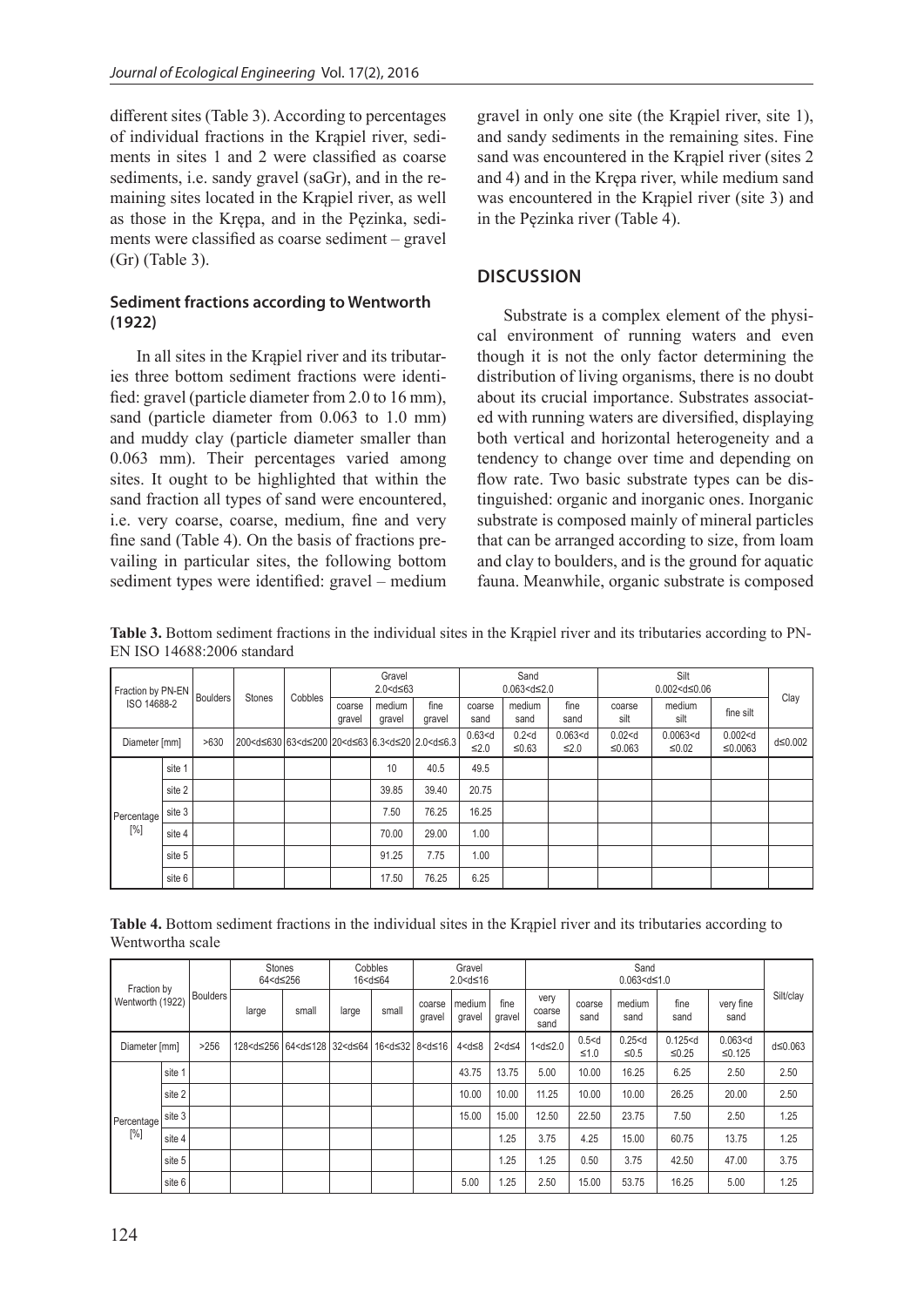of organic particles (smaller than 1 mm) and consists mainly of fallen leaves, sunken wood, moss and plant fragments, which usually serve aquatic animals as food. The type of inorganic substrate depends largely on the type of its bedrock, but there is a general tendency for diameters of bedload particles to decrease along the river course. In many mountainous regions river bottoms are composed of stones and pebbles, while in lowland areas the bottoms are sandy. Even muddy rivers are characterised by substrates composed mainly of sand and gravel, while muddy bottoms are rare [Allan 1998]. According to the findings of the present study, bottom sediments of the Krąpiel river and its tributaries are composed mainly of gravel and sand (Tables 1–4), which indicates the lowland character of the studied rivers. Granulometry of those sediments was studied by Brysiewicz et al. [2012] and Keszka et al. [2013]. The latter author obtained slightly different results from those obtained in the present study. In the Krąpiel river near Ulików, Brysiewicz et al. [2012] classified the substrate as coarse gravel, whereas according to Keszka et al. [2013] it was mostly sandy. On the other hand, Brysiewicz et al. [2012] classified bottom sediment in the Pęzinka river near Pęzin as gravel, whereas by Keszka et al. [2013] it was classified as sand, the same as in the present study, according to one of the applied methods of classifying bottom sediments. According to Polish Standard of 1986 and of 2006, sediment in that site was classified as gravel, while according to Wentworth scale, it was classified as sand (Table 2). Then, which of the two classifications was objective? It seems that the classification based on Polish standards and the results obtained by Brysiewicz et al. [2013] were objective, because in both cases the equivalent grain diameters in gravel fractions were similar. Meanwhile, the classification proposed by Keszka et al. [2013] was based on bottom observations conducted as part of bonitation studies and was based on a subjective evaluation.

Diversity and abundance of organisms increase together with increasing substrate stability and detritus presence, which indirectly depends on average sizes and size diversification of mineral particles, as well as on substrate structure [Allan 1998]. Sediment type also plays a role in how living organisms benefit from their sedimentary habitat and how species in that habitat interact. Some aquatic invertebrates show clear preferences regarding substrate types. The

least favourable environment for macroinvertebrates associated with the river bottom is sand, mainly due to its lack of stability and its low detritus retention caused by considerable grain compactness that reduces oxygen availability. Representatives of aquatic invertebrates associated with the sandy bottom are mainly larvae of chironomids and the oligochaetes [Allan 1998, Kownacki and Soszka 2004]. However, European rivers are also inhabited by psammophilous species of the Ephemeroptera larvae, for which a sandy substrate is an ideal habitat. Still, those species can rather be encountered in large lowland rivers, as sandy bottoms of small rivers are not rich enough to allow for the development of their communities. Burrowing mayfly larvae, e.g. of the genus *Ephemera*, which burrow in gravel substrate, can be more frequently encountered in smaller rivers [Głazaczow 1999]. Meanwhile, freshwater clams of the genus *Pisidium* are more likely to dominate on the sandy bottom, which is justified by their biology. The most abundant populations of those clams in Poland have been encountered in small watercourses with bottoms composed of fine sand and loess sediments [Piechocki 1986, 1992, Włosik-Bieńczak 1992, Czerniawska-Kusza 2001, Raczyńska et al. 2010]. The number and density of bottom fauna species are the highest on coarse inorganic substrates (gravel and cobbles) and on mosses, and differ depending on detritus availability [Allan 1998]. However, that kind of inorganic substrate is conducive to the development of a high diversity of fauna, as has been noted by a number of authors [Kownacki et al. 2004, Rybak and Umińska-Wasiluk 2007, Czerniawska-Kusza and Szoszkiewicz 2007, Lampart-Kałużniacka and Śliwińska 2011]. On a gravel substrate (particle sizes from 2 to 16 mmm), typical representatives of macrobenthic fauna, classified as psephophilous fauna include the Ephemeroptera (*Ephemera danica*), Plecoptera (genus *Chloroperla*), Trichoptera, and the Chironomidae, whereas on a cobbly bottom typical representatives of litophilous fauna are the Ephemeroptera (families Heptageniidae and Baetidae), Plecoptera, Trichoptera (genus *Silo*), and the Diptera (families Simuliidae and Blephariceridae) [Kownacki and Soszka 2004]. According to a study by Raczyńska et al. [2012a, b], the invertebrate fauna of the Krąpiel river is dominated by insects (with caddisflies being the most abundant), which would indicate the pres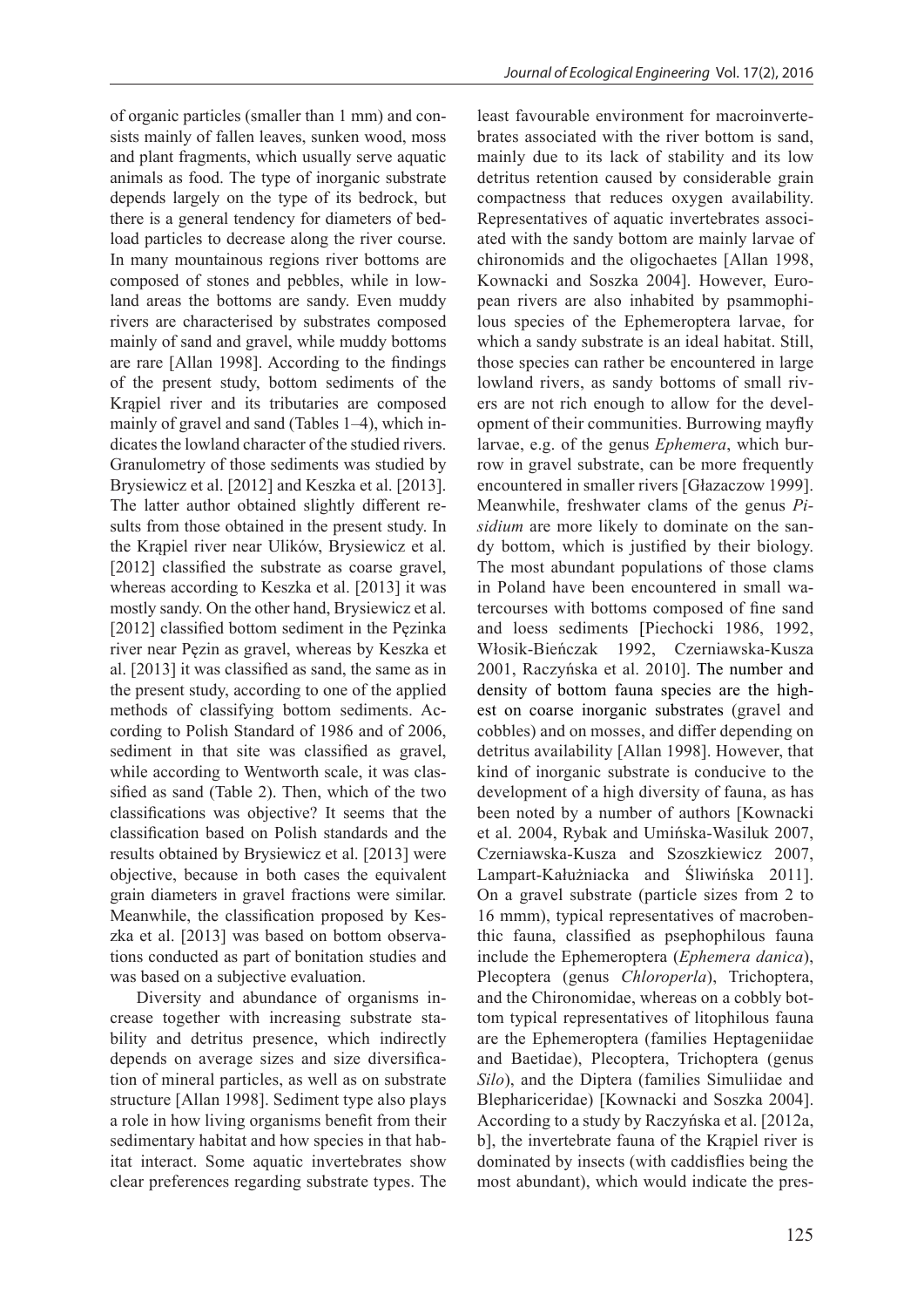ence of a fauna typical for gravel substrate. Not only do invertebrates require a specific substrate type during their life cycle. Many fish species swimming during the breeding season require a substrate providing specific conditions for a certain period of time after spawning. Most freshwater fish species choose a hard surface for spawning, ranging from individual stones to gravel. An advantage of a coarse, mineral substrate is that it facilitates building nests, where roe and milt can mix and are not washed out by running water. Apart from that, water can enter crevices within a coarse substrate and thus abundant amounts of oxygen can reach the roe hidden in that substrate [Allan 1998]. Therefore, coarse bottom sediments of the Krąpiel river and its tributaries (Table 2) are, theoretically, an ideal place for the presence and natural reproduction of salmonids. In practice, the situation may be more complicated because determining the usefulness of running waters for salmonids requires that not only the optimal character of substrate is taken into account, but also physical and chemical water parameters. Studies of water in the Krąpiel river conducted by Raczyńska and Machula [2006] revealed that such parameters as dissolved oxygen, nitrites, total phosphorus,  $BOD<sub>5</sub>$  and total suspended solids did not meet standards required by salmonids. Studies conducted over a stretch of the Krąpiel river and its tributaries by Brysiewicz et al. [2012] revealed optimal conditions for the presence of salmonids, but proper conditions for their natural reproduction were found only in the Krąpiel river itself. The substrate structure in the Krępa river, which is 90% sand, excludes the possibility of reproduction for salmonids and the same is true for the Pęzinka river, in spite of the presence of gravel substrate there, because low water level and slow current do not bode well for potential salmonid reproduction. On the other hand, salmonid reproduction in the Krąpiel and in the Pęzinka was confirmed by the presence of breeding nests found in those rivers in 2012, in locations where the main fraction of bottom sediments was sand (http://www.lifeina.zzmiuw. pl/images/pliki/monitoring/2\_e\_ii\_podz\_1.pdf).

In summary, it should be stressed that bottom sediment structure has an important effect on the biocenoses of the Krąpiel river and its tributaries. Gravel substrate is a good habitat for psephophilous fauna and provides favourable conditions for the presence and reproduction of salmonids.

# **CONCLUSIONS**

- 1. According to Polish Standard of 1986 and of 2006, bottom sediments in the Krąpiel river and its tributaries can be classified as coarse sediments, with gravel and sandy gravel being the prevailing fractions.
- 2. According to Wentworth scale used in Anglo-Saxon countries, bottom sediments in the Krąpiel river and its tributaries can be classified as sand, with medium sand and fine sand being the prevailing fractions.
- 3. Gravel substrate is a good habitat for invertebrate fauna inhabiting that sediment type, with the Insecta as a dominant group.
- 4. The prevalence of coarse sediments provides favourable conditions for the presence and reproduction of salmonids along some stretches of the Krąpiel river and its tributaries.

# **REFERENCES**

- 1. Allan D.J., 1998. Ekologia wód płynących. PWN Warszawa.
- 2. Bis B., Mikulec A., 2013. Przewodnik do oceny stanu ekologicznego rzek na podstawie makroorganizmów bentosowych. Biblioteka monitoringu środowiska, Warszawa.
- 3. Blott S.J., Pye K., 2001. Gradistat: a grain size distribution and statistics package for the analysis of unconsolidated sediments. Earth Surf. Process. Landforms, 26, 1237–1248
- 4. Brysiewicz A., Tański A., Bonisławska M., Szulc J., Formicki K., Wesołowski P., 2012. Zasadność budowy tarlisk dla wędrownych ryb łososiowatych w zlewni Iny na tle badań środowiskowych; część II – Rzeka Krąpiel z dopływami. Woda - Środowisko -Obszary wiejskie, Tom 12, Zeszyt 4, 59–76.
- 5. Czerniawska-Kusza I., Szoszkiewicz K., 2007. Biologiczna i hydromorfologiczna ocena wód płynących na przykładzie rzeki Mała Panew. WIOŚ, Opole
- 6. Czerniawska-Kusza I., 2001. Zmiany w zespole fauny dennej dolnego biegu Nysy Kłodzkiej pod wpływem czynników abiotycznych i antropogenicznych [Changes in benthic fauna assemblages in the lower course of the Nysa Kłodzka under the influence of anthropogenic abiotic factors]. Opolskie Towarzystwo Przyjaciół Nauk, Zeszyty Przyrodnicze, 35, 72–84.
- 7. Głazaczow A., 1999. Psammofilne jętki (Ephemeroptera), ginący element fauny polskich rzek. Roczniki Naukowe Pol. Tow. Ochr. Przyr. "Salamandra", 3, 75–86.